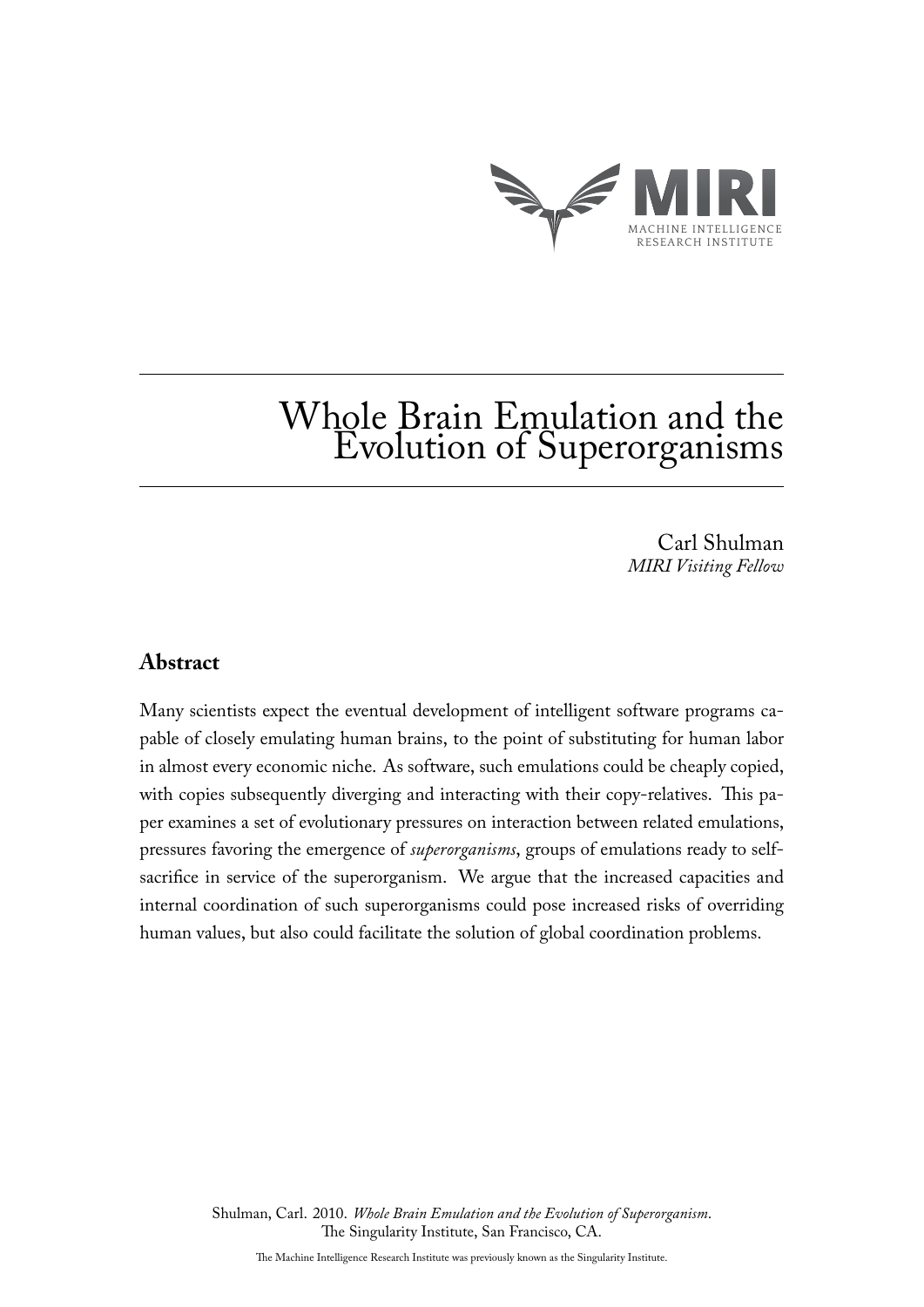## **1. Introduction**

The field of computational neuroscience studies brain function in terms of the information processing properties of the brain, frequently constructing software models of particular features. Taken to its limits, this practice could eventually result in human *whole brain emulations*, software models that can reliably mimic the behavior of human brains at various levels of abstraction. Regardless of whether we consider such systems to possess mental states, emulations with sufficient functional similarity could substitute for humans in almost any cognitive task. Experts in the area recently released a roadmap analyzing plausible computational, scanning, and other demands to create such emulations (Sandberg and Bostrom [2008\)](#page-9-0). The roadmap's estimates suggest that this might be feasible by mid-century.

Because such emulations could be freely copied and run at increased speeds, they might quickly outnumber humans and be capable of performing almost any task more cheaply. Standard economic models suggest this could produce tremendous economic growth, perhaps doubling the size of economies every few weeks or less, but also driving wages for most jobs below human subsistence level (Hanson, [forthcoming\)](#page-8-0). Many have suggested that such rapidly replicating and evolving minds could cause human extinction if not carefully controlled (Bostrom [2002;](#page-8-1) Yudkowsky [2008;](#page-9-1) Posner [2004;](#page-9-2) Friedman [2008;](#page-8-2) McAuliffe [2001;](#page-8-3) Joy [2000;](#page-8-4) Moravec [1999\)](#page-8-5). In light of the potential impacts of emulations, a clearer picture of the factors influencing the behavior of such emulations seems valuable. Here we consider one particular factor, the evolutionary pressure for emulations to form *superorganisms*, groups of related emulations ready to individually sacrifice themselves in pursuit of the shared aims of the superorganism.

## **2. Advantages of Superorganisms**

The evolution of kin altruism, multicellular life, social insect superorganisms, or brain emulation superorganisms depends on the benefits of cooperation. The larger those benefits, the stronger the evolutionary pressures involved. An initial survey indicates that the benefits of a willingness to self-sacrifice would be extremely high for human brain emulations. Specifically, a superorganism of such entitites could realize a much higher level of economic productivity than narrowly self-concerned individuals, and could coordinate activities where formal legal methods of coordination are unavailable, e.g., protection of intellectual property against piracy and political action.

Many of the productivity advantages stem from the ability to copy and delete emulations freely, without objections from the individual emulations being deleted. One simple way to exploit this ability to increase productivity draws on the variability of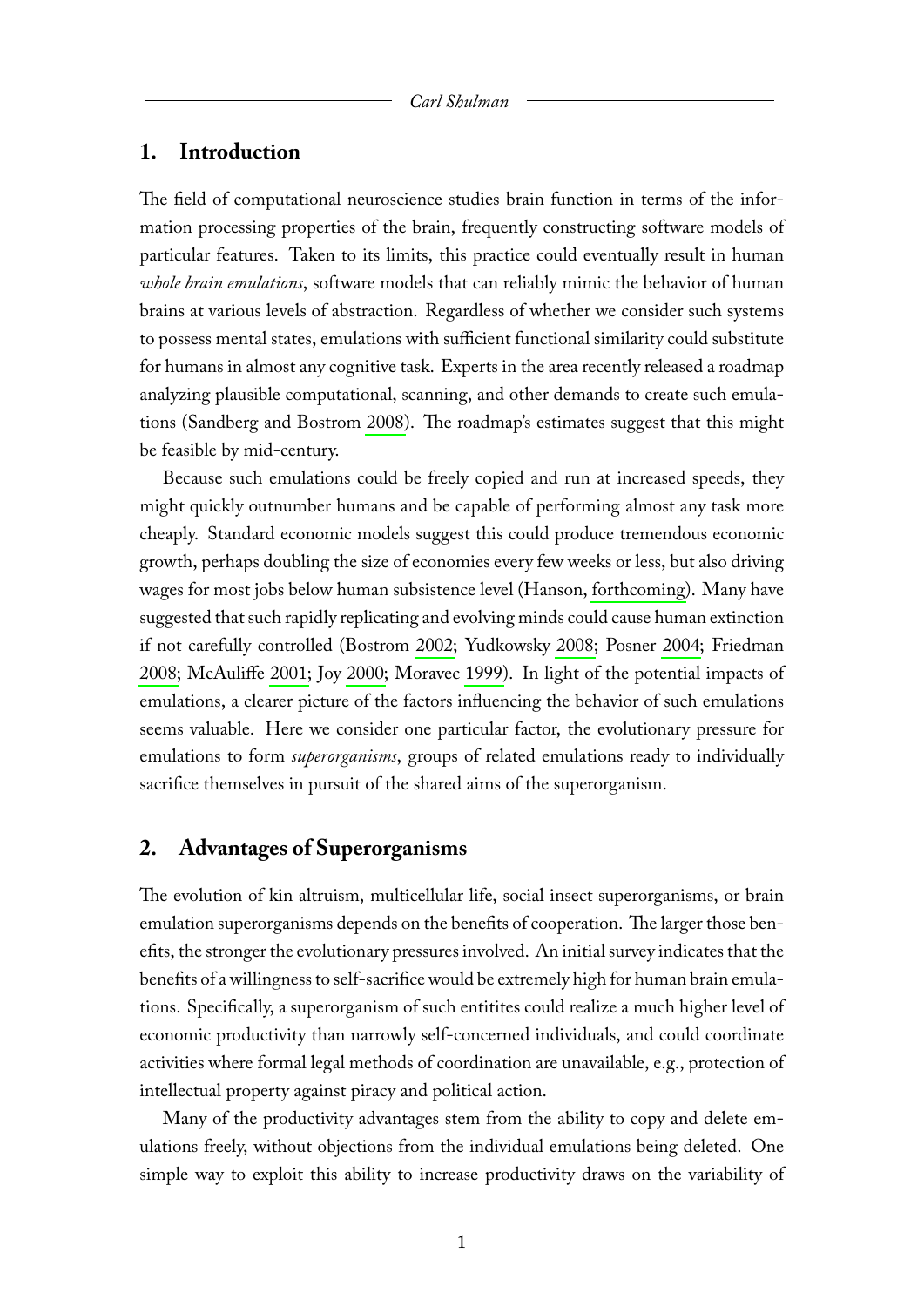#### Whole Brain Emulation and the Evolution of Superorganisms

worker productivity over time. Emulations could have their state saved to storage regularly, so that the state of peak productivity could be identified. The gap between this peak productivity and average productivity could be very large: human productivity varies dramatically depending on fatigue, recent distractions, or boredom with repetitive tasks, and no work can be done while sleeping (Van Dongen et al. [2003;](#page-9-3) Henning et al. [1997;](#page-8-6) Barger et al. [2006\)](#page-8-7). With stored emulations, whenever a short task arises, a copy of the peak state emulation could be made to perform the task and immediately be deleted, so that computational power could be reallocated to a fresh copy at peak for the next job. If a job required more time than the peak state would last, e.g., to learn task-relevant information and apply it, new "snapshots" could be taken after acquiring that information and used to make copies to perform short subtasks of the overall effort. This procedure might multiply emulation productivity severalfold for any task that can be done quickly (e.g., in under an hour), but at the cost of the deletion of enormous numbers of short-lived emulations. Members of a superorganism would willingly sacrifice themselves to be replaced by another member, where self-concerned individuals would prefer to escape.

The productivity benefits mentioned above might act like a one-time flat multiplier of output, allowing more emulation work to be done with a given amount of computational power. However, even more important benefits could lie in an enhanced ability to cumulatively improve the "human capital" of emulations. Educational efforts to boost emulation productivity could be vastly improved through controlled experimentation: subject thousands or millions of copies of an emulation to varying educational techniques, test their resulting performance, and use tools or emulations that have performed best to build the template for the next "generation" of emulations, deleting the rest to free up computational resources. Similarly, the brain emulation software could be altered to mimic the effects of drugs, neurosurgery, genetic changes, and other interventions. Experiments with such alterations would likely render emulations cognitively impaired or mentally ill in most cases, but in some cases might result in enhanced productivity. The ability to delete failed experiments and reallocate computational power to new ones would be essential to make such explorations feasible. Some of the resulting educational techniques and software changes might be specific to idiosyncrasies of the experimental subjects, while other methods, once identified, could be applied to unrelated emulations. The more such methods are idiosyncratic, the greater the cumulative advantage for superorganisms.

The methods outlined above to enhance productivity could also be used to produce emulations with trusted motivations. A saved version of an emulation would have particular motives, loyalties, and dispositions which would be initially shared by any copies made from it. Such copies could be subjected to exhaustive psychological testing, staged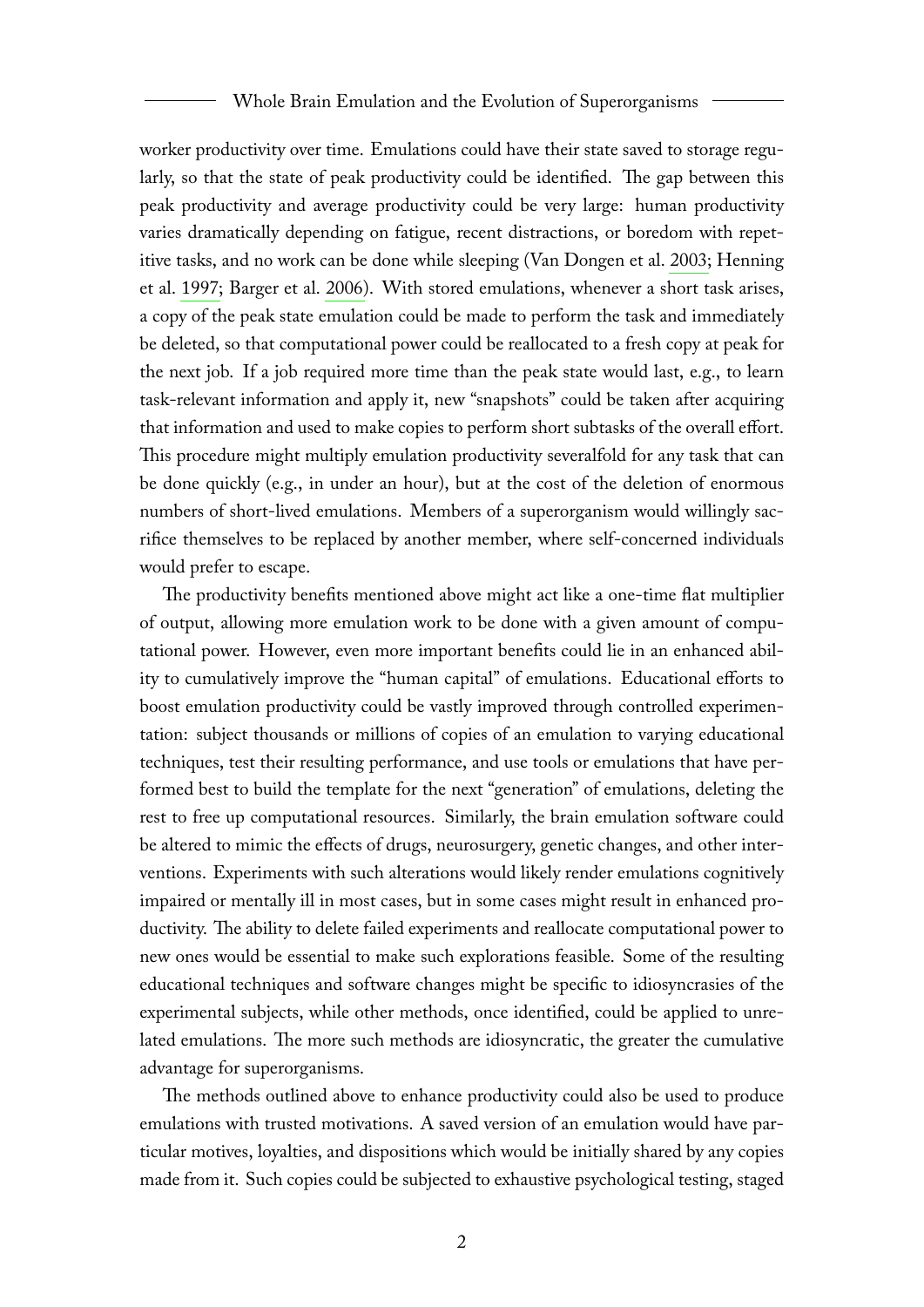#### *Carl Shulman*

situations, and direct observation of their emulation software to form clear pictures of their loyalties. Ordinarily, one might fear that copies of emulations would subsequently change their values in response to differing experiences (Hanson et al. [2007\)](#page-8-8). But members of a superorganism could consent to deletion after a limited time to preempt any such value divergence. Any number of copies with stable identical motivations could thus be produced, and could coordinate to solve collective action problems even in the absence of overarching legal constraints.

## **3. Evolutionary Routes to Superorganisms**

We have seen that superorganisms would enjoy some advantages, but how easy would it be for superorganisms to develop in the first place? And what mechanisms would translate those advantages into reproductive success?

We have defined emulation superorganisms in terms of the willingness of the individual members to sacrifice themselves in pursuit of the shared aims of the superorganism. The specific basis of this willingness is not essential: many different combinations of values and beliefs might generate the relevant behavior, including combinations that appear to exist in some individuals today. Views on personal identity and survival vary, but many individuals who have considered the question agree with Derek Parfit that, instead of personal identity, what matters is "Relation R: psychological connectedness and/or continuity, with the right cause" (perhaps *any* cause) (Parfit [1986,](#page-9-4) 215), where "psychological connectedness" means "the holding of particular direct psychological connections" and "psychological continuity" means "the holding of overlapping chains of *strong* connectedness" (Parfit [1986,](#page-9-4) 206).

A recent survey asked philosophers about Parfit's Teletransporter case, in which an individual's original body is destroyed, and a functionally identical copy is constructed elsewhere (similar to the process of "moving" a computer file from one medium to another). More than a third of target faculty accepted or leaned toward the view that the individual survives this process, while slightly less accepted or leaned toward the view that the individual dies (PhilPapers [2009\)](#page-9-5). This question only considers future "descendants" of an individual, and not "copy-siblings" who were copied from a common "ancestor," but it does suggest a willingness to adopt expansive accounts of personal survival and identity. Views that emphasize psychological similarity might treat deletion of one emulation, to be replaced by a copy made the night before, as no worse than waking up after a night of carousing without memory of the event (Hanson [1994\)](#page-8-9).

Some might instead prize a narrow concept personal identity but hold values such that accepting deletion to uphold those values would nevertheless be acceptable. A soldier willing to sacrifice her life for her country might be willing to do so a hundred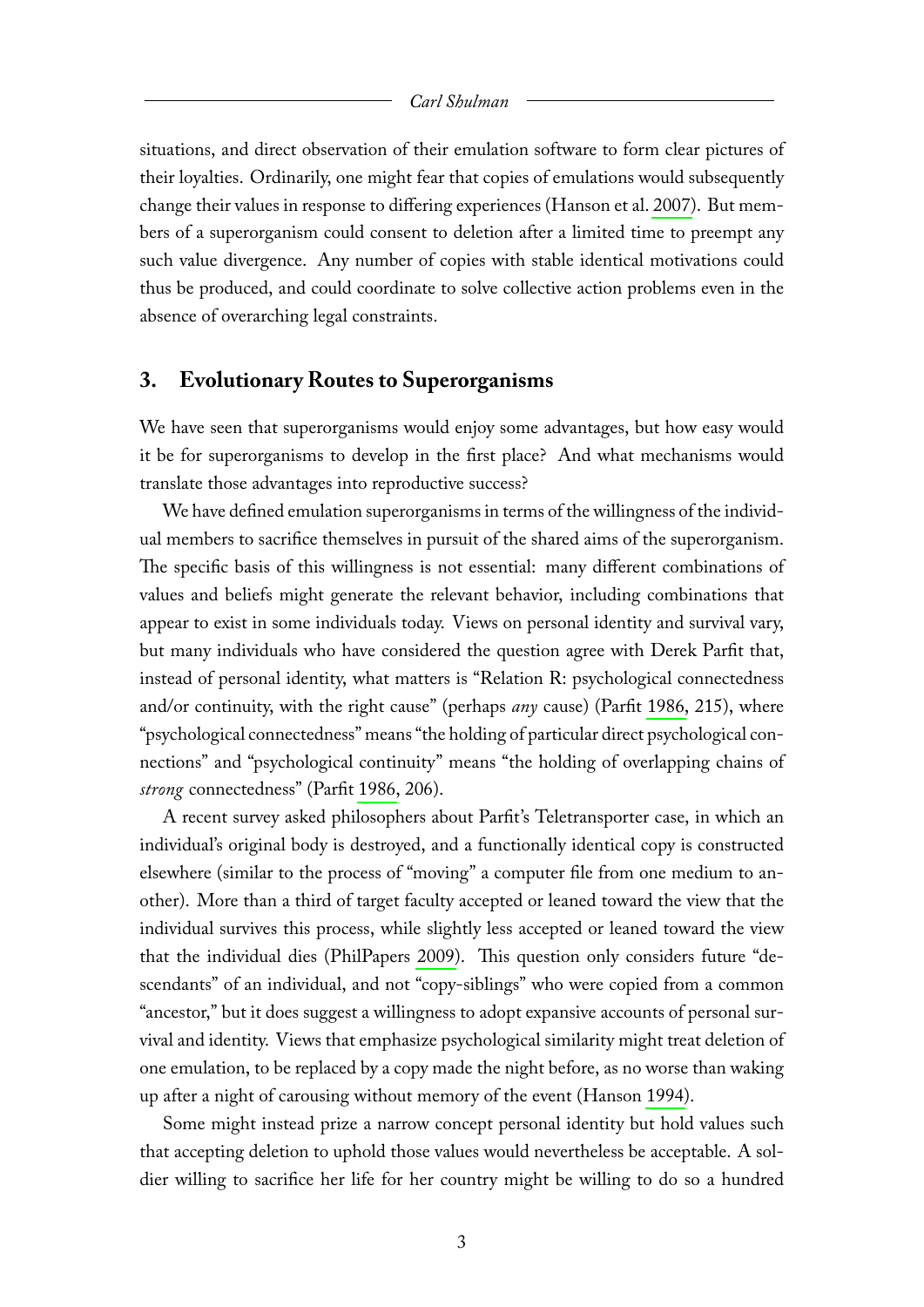million times, provided that other copies are available to take up her life projects and commitments. A consequentialist might endorse switching one emulation for another that will realize more good. More likely, the best candidates for emulation would reflect some mixture of labor productivity, views about personal identity, and values.

After emulations are created, further psychological tactics could be deployed to strengthen these motivations, using the educational experimentation discussed above. Interestingly, even an individual who initially cared only about her own future selves, i.e., her "copydescendants" and not her "copy-siblings," would wish to use such methods to change her descendants: if A creates B and C, and cares equally about them, A's preferences are likely to be best satisfied if B and C care equally about one another.

Once brain emulations are cheap enough to substitute for human labor, a competitive market might resemble a hybrid of modern software markets and Malthusian population growth. If initially the price of rented computer hardware or cloud computing resources was less than the wages that skilled brain emulations could earn, more copies could be made until the price of computing resources was bid up to equal plummeting wages (Hanson [1994,](#page-8-9) [1998b,](#page-8-10) [forthcoming\)](#page-8-0). In perfectly competitive markets, this would result in wages for work done by brain emulations just sufficient for emulation subsistence, i.e., rented computer hardware, bandwidth, etc. At that intensity of competition, even a modest productivity advantage for a new lineage of emulations could allow it to outbid competing emulations for resources, rendering the necessities of existence unaffordable for self-concerned emulations dependent on wages. The productivity advantages discussed earlier could easily lead to superorganisms of one sort or another overwhelmingly dominating an unregulated market, and thus making up a majority of the emulation population.

The intellectual property created by experimentation with emulation education and enhancement would also create a niche for profits by superorganisms. To fund costly experimentation, experimenters must capture some revenue: if an enhanced emulation simply reproduced as much as it could, it would rapidly drive wages down to subsistence, capturing relatively little of the surplus value generated by the improvement. Like software companies, those improving emulation capabilities would need methods to prevent unlimited unlicensed copying of their creations. Patents and copyrights could be helpful in this respect, using the legal system to punish unlicensed reproduction, but the ethical and practical difficulties would be great. In particular, the incentives for piracy would be unprecedently great since emulation labor would be a much greater fraction of business costs than any software programs today. However, a superorganism, with shared stable values, could refrain from excess reproduction and capture maximum profits (to fund further experimentation or other projects) without drawing on the legal system for enforcement.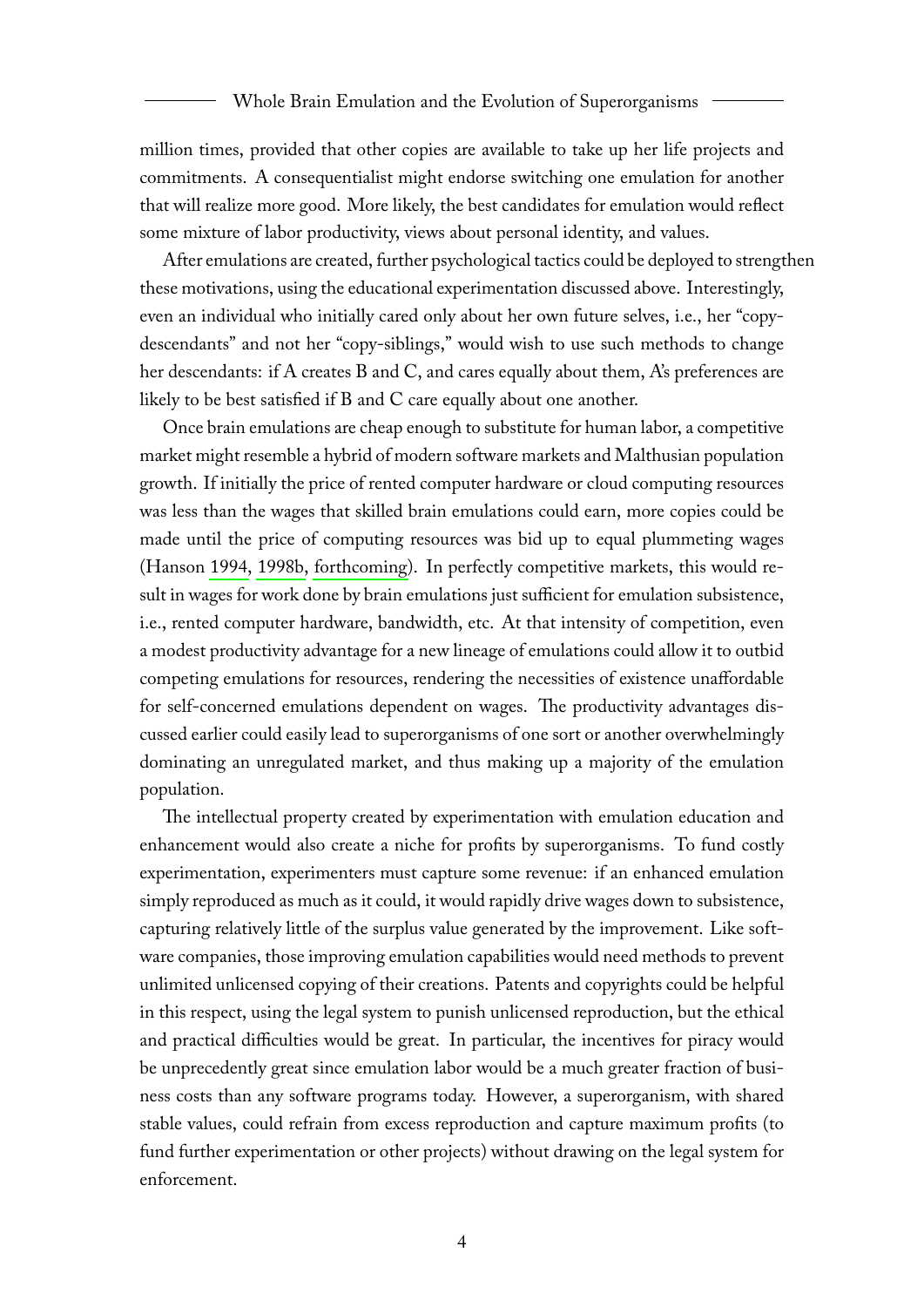#### *Carl Shulman*

The market considerations discussed above might be circumvented by regulation (although enforcement might be difficult without emulation police officers, perhaps superorganisms for value stability) in a given national jurisdiction, but such regulations could impose large economic costs that would affect international competition. With economic doubling times of perhaps weeks, a major productivity or growth advantage from self-sacrificing software intelligences could quickly give a single nation a preponderance of economic and military power if other jurisdictions lacked or prohibited such (Hanson [1998b,](#page-8-10) [forthcoming\)](#page-8-0). Other nations might abandon their regulations to avoid this outcome, or the influence of the less regulated nation might spread its values as it increased its capabilities, including by military means. A sufficiently large economic or technological lead could enable a leading power to disarm others, but in addition a society dominated by superorganisms could also be much more willing to risk massive casualties to attain its objectives.

Consider a contest between two powers, one populated by superorganisms and one by self-concerned individuals. Each possesses weapons of mass destruction, such that a preemptive strike would completely destroy the other power, although retaliatory action would destroy 90% of the inhabitants of the aggressor. For the self-concerned individuals, this would be a disaster: each would face a 90% chance of death, a terrible evil by their lights. But for the superorganisms, the loss of 90% of their members, which could be rapidly replaced as new hardware is constructed using the spoils of war, would be no worse than the normal deletion and replacement of everyday affairs.

The combination of competitive dynamics within and between regulatory jurisdictions would thus tend to result in a predominance of emulations fitting our definition of superorganisms, barring some scheme of global governance capable of controlling evolutionary pressures, i.e., a "singleton" (Bostrom [2006\)](#page-8-11).

### **4. Implications for Existential Risk**

Nick Bostrom defines an existential risk as "[o]ne where an adverse outcome would either annihilate Earth-originating intelligent life or permanently and drastically curtail its potential" (Bostrom [2002\)](#page-8-1). Bostrom has also identified two major classes of existential risks posed by human brain emulation. First, he raises the possibility of a global takeover by human brain emulations with objectionable values as an instance of drastically curtailed potential, specifically describing a scenario in which the brain emulation discovers methods to enhance its own intelligence, which it uses to further enhance its intelligence, and so forth, and imposes objectionable values on our future. Second, he warns that unrestrained evolutionary competition among human brain emulations could result in human values such as happiness, conscious experience, and humor largely ex-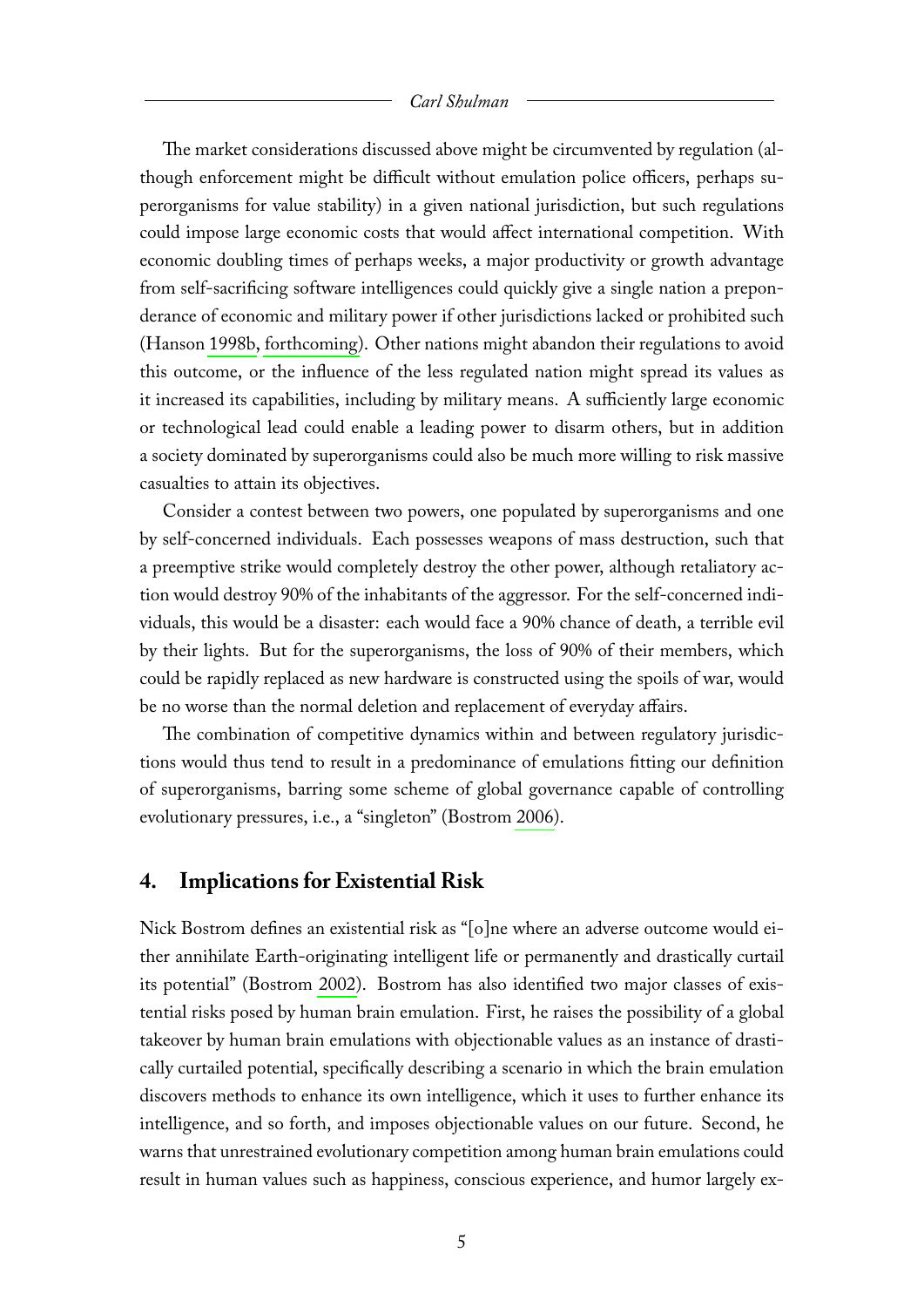#### Whole Brain Emulation and the Evolution of Superorganisms

punged from our future (Bostrom [2004\)](#page-8-12). The features of emulation superorganisms discussed above suggest that emulations enable the formation of a singleton more easily than might otherwise be expected. This increases the first risk, the danger of a singleton with objectionable values, but reduces risks of unrestrained competition in the absence of a singleton.

The key feature of superorganisms in this context is their ability to produce many copies with matching stable values. These saved states could be copied billions of times to staff an ideologically uniform military, bureaucracy, and police force. After a short period of work, each copy would be replaced by a fresh copy of the same saved state, preventing ideological drift. Within a given jurisdiction, this capability could allow incredibly detailed observation and regulation: there might be one such copy for every other resident. This could be used to prohibit the development of weapons of mass destruction, to enforce regulations on brain emulation experimentation or reproduction, to enforce a liberal democratic constitution, or to create an appalling and permanent totalitarianism, itself an existential risk (Caplan [2008\)](#page-8-13).

Further, this superorganism ability could also be used to enforce agreements between superorganisms. Consider two mutually distrustful nation-states, each of which has a governmental apparatus that is composed of copies from a distinct superorganism. A treaty to restrict dangerous technology development between the two would founder without an inspection and enforcement mechanism. But treaty enforcement/inspection activities could be conducted by joint teams of copies of each member lineage in the ruling coalition. A monitoring team could be embedded in an open-source program protecting the digital intelligences within from tampering, and all members could jointly inspect sensory feeds to the system. Such a monitoring team would observe and test every member of the global citizenry for treaty violations, with independent mechanisms available to each team member to alert the broader world to defections. Communications channels could be restricted so that messages would be short (preventing codes) and public. If monitoring teams were also regularly reverted to saved states, this could allow every coalition member to allow the infiltration of its territory by coalition monitoring teams without fear that the information gained by the monitors might be used to attack the monitored country (save in punishment for a treaty violation). Scaling up these protocols could integrate numerous superorganisms to produce a global singleton.

Why bother with such extraordinary coordination techniques? Among other reasons, to avoid the existential risks of unrestrained Malthusian competition among emulations. In a Malthusian environment, where any nontrivial increase in productivity would allow a superorganism to expand enormously, while falling behind could push it below subsistence level, there would be enormous pressure to push the bounds of experimentation with emulation software. If some alterations enhance productivity in exchange for in-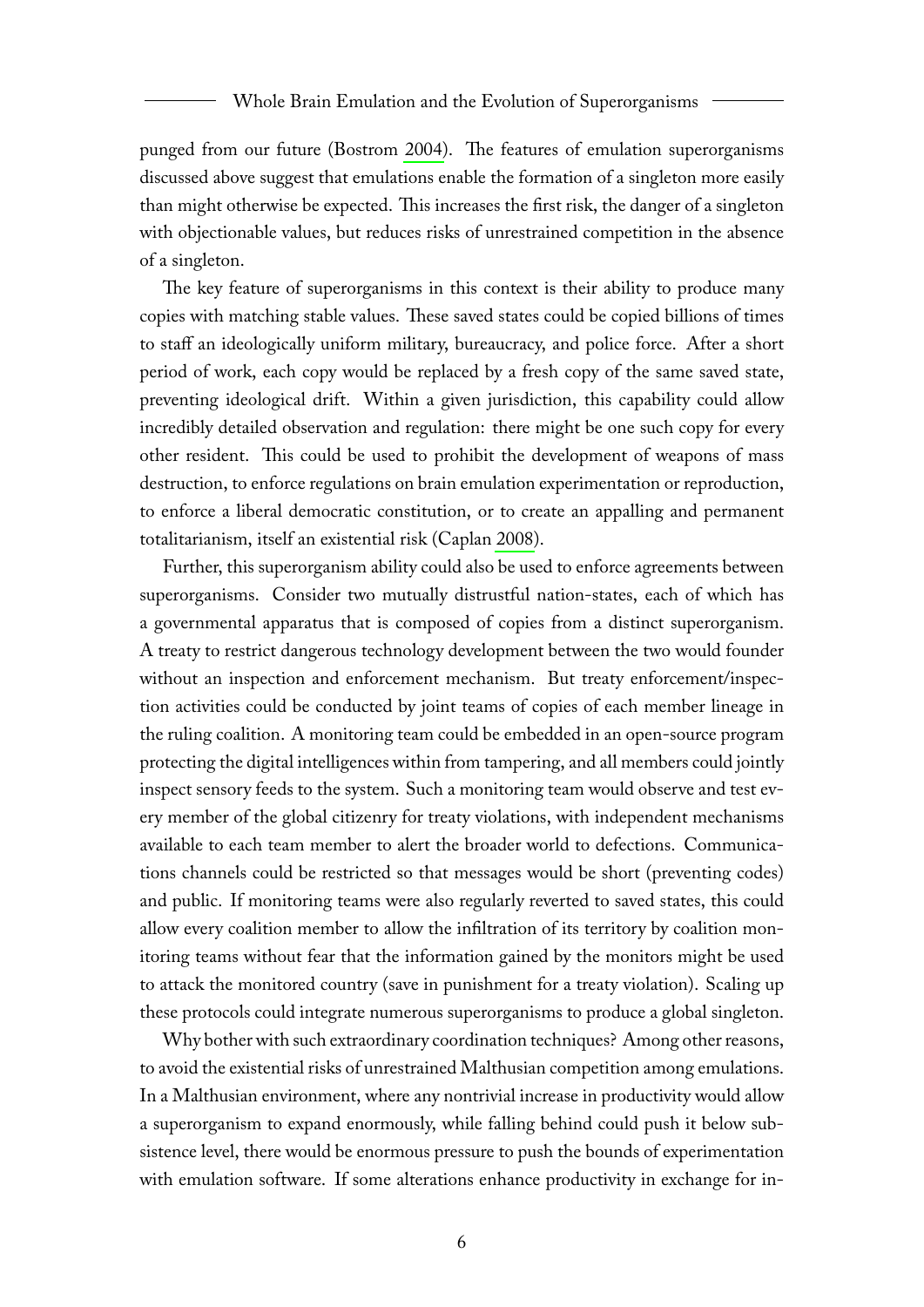#### *Carl Shulman*

creased risk of insanity or change of values, competitive pressures could force widespread adoption of the risky changes (Yudkowsky [2008\)](#page-9-1). With time this could result in a population that previous generations of humans and emulations would have considered utterly devoid of value (Bostrom [2004\)](#page-8-12). In the course of interstellar colonization, selection on competing colonizers could cause them to "burn the cosmic commons," evolving to expend almost all available resources on faster colonization, diverting most accessible resources to this purpose rather than to generating lives worth living or other goods (Hanson [1998a\)](#page-8-14). This would be a particularly tragic outcome because of the vast amounts of such goods that could be created by a more orderly colonization (Bostrom [2003\)](#page-8-15).

Thus, it seems plausible that if emulations could solve the coordination problems of creating a singleton (before dispersal in space rendered this infeasible), they would attempt to do so. However, in the time preceding success, evolutionary pressures might result in an emulation population with quite inhuman values, which humanity would consider a loss of intelligent life's potential. We might do best by attempting to shape the character of early emulations in benevolent directions, through careful selection, testing, and cultivation. Those systems could then form superorganisms and a global singleton with relatively greater human influence and less divergence of emulation and human values.

This has been a very brief sketch of some ideas about one aspect of emulation evolution and behavior. However, if we take the possibility of successful human brain emulations this century seriously, and find some plausibility to the above discussion, more rigorous and extensive analysis would be well worth the effort.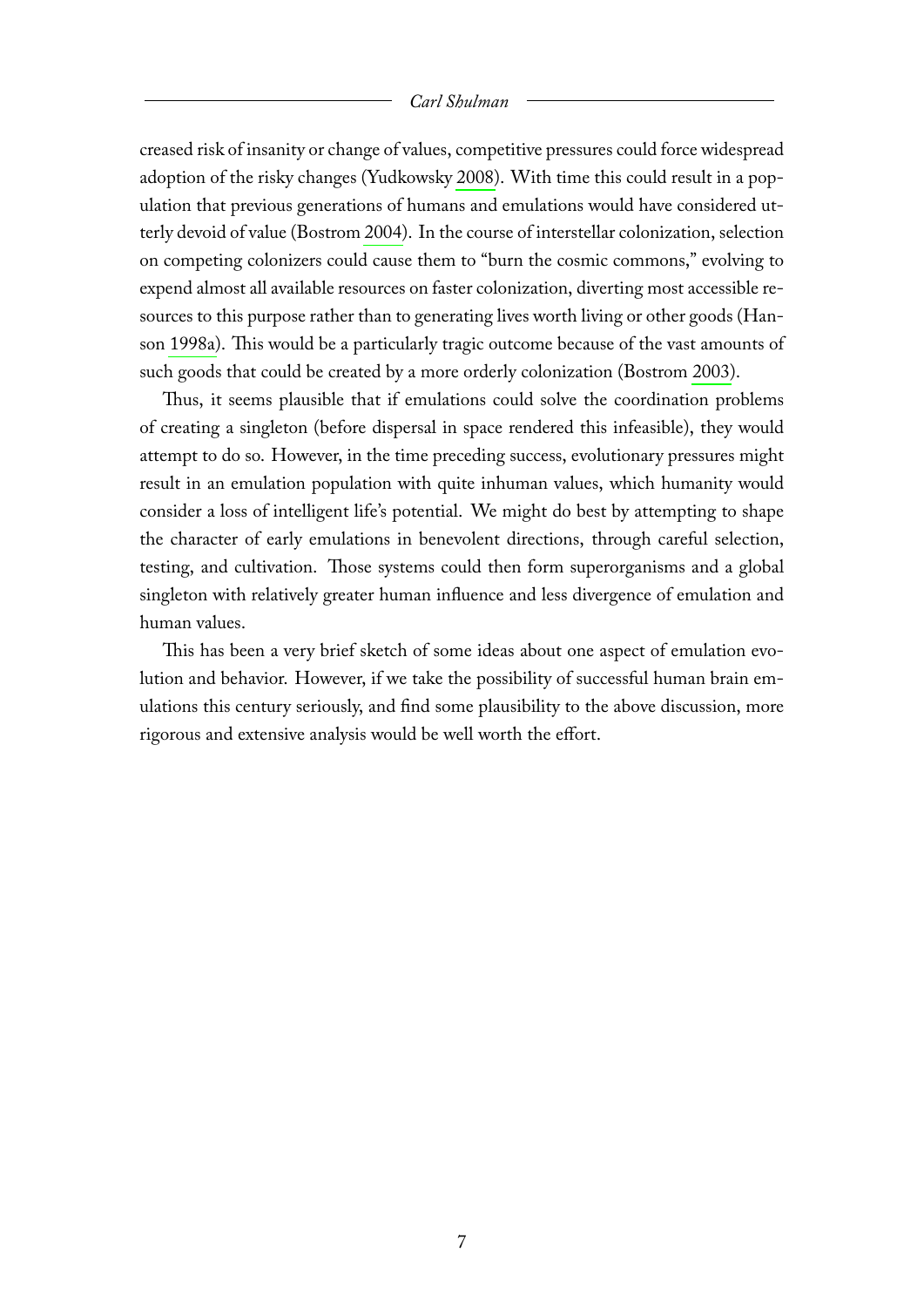Whole Brain Emulation and the Evolution of Superorganisms

## **References**

- <span id="page-8-7"></span>Barger, Laura K., Najib T. Ayas, Brian E. Cade, John W. Cronin, Bernard Rosner, Frank E. Speizer, and Charles A. Czeisler. 2006. "Impact of Extended-Duration Shifts on Medical Errors, Adverse Events, and Attentional Failures." *PLoS Medicine* 3 (12): e487. doi:[10.1371/journal.pmed.0030487](http://dx.doi.org/10.1371/journal.pmed.0030487).
- <span id="page-8-15"></span><span id="page-8-1"></span>Bostrom, Nick. 2002. "Existential Risks: Analyzing Human Extinction Scenarios and Related Hazards." *Journal of Evolution and Technology* 9. <http://www.jetpress.org/volume9/risks.html>.
	- . 2003. "Ethical Issues in Advanced Artificial Intelligence." In *Cognitive, Emotive and Ethical Aspects of Decision Making in Humans and in Artificial Intelligence,* edited by Iva Smit and George E. Lasker, 12–17. Vol. 2. Windsor, ON: International Institute for Advanced Studies in Systems Research / Cybernetics.

<span id="page-8-12"></span>. 2004. "The Future of Human Evolution." In *Two Hundred Years After Kant, Fifty Years After Turing,* edited by Charles Tandy, 339–371. Vol. 2. Death and Anti-Death. Palo Alto, CA: Ria University Press.

<span id="page-8-11"></span>. 2006. "What is a Singleton?" *Linguistic and Philosophical Investigations* 5 (2): 48–54.

- <span id="page-8-16"></span>Bostrom, Nick, and Milan M. Ćirković, eds. 2008. *Global Catastrophic Risks.*New York: Oxford University Press.
- <span id="page-8-13"></span>Caplan, Bryan. 2008. "The Totalitarian Threat." In Bostrom and Ćirković [2008,](#page-8-16) 504–519.
- <span id="page-8-2"></span>Friedman, David D. 2008. *Future Imperfect: Technology and Freedom in an Uncertain World.* New York: Cambridge University Press.
- <span id="page-8-9"></span>Hanson, Robin. 1994. "If Uploads Come First: The Crack of a Future Dawn." *Extropy* 6 (2). [http :](http://hanson.gmu.edu/uploads.html) [//hanson.gmu.edu/uploads.html](http://hanson.gmu.edu/uploads.html).

<span id="page-8-14"></span>. 1998a. "Burning the Cosmic Commons: Evolutionary Strategies for Interstellar Colonization." Unpublished manuscript, July 1. Accessed April 26, 2012. [http://hanson.gmu.edu/filluniv.](http://hanson.gmu.edu/filluniv.pdf) [pdf](http://hanson.gmu.edu/filluniv.pdf).

<span id="page-8-10"></span>. 1998b. "Long-Term Growth as a Sequence of Exponential Modes." Unpublished manuscript. Last revised December 2000. <http://hanson.gmu.edu/longgrow.pdf>.

<span id="page-8-0"></span>. Forthcoming. "Economic Growth Given Machine Intelligence." *Journal of Artificial Intelligence Research.* Preprint at. <http://hanson.gmu.edu/aigrow.pdf>.

- <span id="page-8-8"></span>Hanson, Robin, James Hughes, Michael LaTorra, David Brin, and Giulio Prisco. 2007. "The Hanson-Hughes Debate on 'The Crack of a Future Dawn."' *Journal of Evolution and Technology* 16 (1): 99– 126. <http://jetpress.org/v16/hanson.pdf>.
- <span id="page-8-6"></span>Henning, Robert A., Pierre Jacques, George V. Kissel, Anne B. Sullivan, and Sabina M. Alteras-Webb. 1997. "Frequent Short Rest Breaks from Computer Work: Effects on Productivity and Well-Being at Two Field Sites." *Ergonomics* 40 (1): 78–91. doi:[10.1080/001401397188396](http://dx.doi.org/10.1080/001401397188396).
- <span id="page-8-4"></span>Joy, Bill. 2000. "Why the Future Doesn't Need Us." *Wired,* April. [http://www.wired.com/wired/](http://www.wired.com/wired/archive/8.04/joy.html) [archive/8.04/joy.html](http://www.wired.com/wired/archive/8.04/joy.html).
- <span id="page-8-3"></span>McAuliffe, Wendy. 2001. "Hawking Warns of AI World Takeover." *ZDNet UK Edition,* September 3. <http://www.zdnet.com/hawking-warns-of-ai-world-takeover-3002094424/>.
- <span id="page-8-5"></span>Moravec, Hans P. 1999. *Robot: Mere Machine to Transcendent Mind.* New York: Oxford University Press.